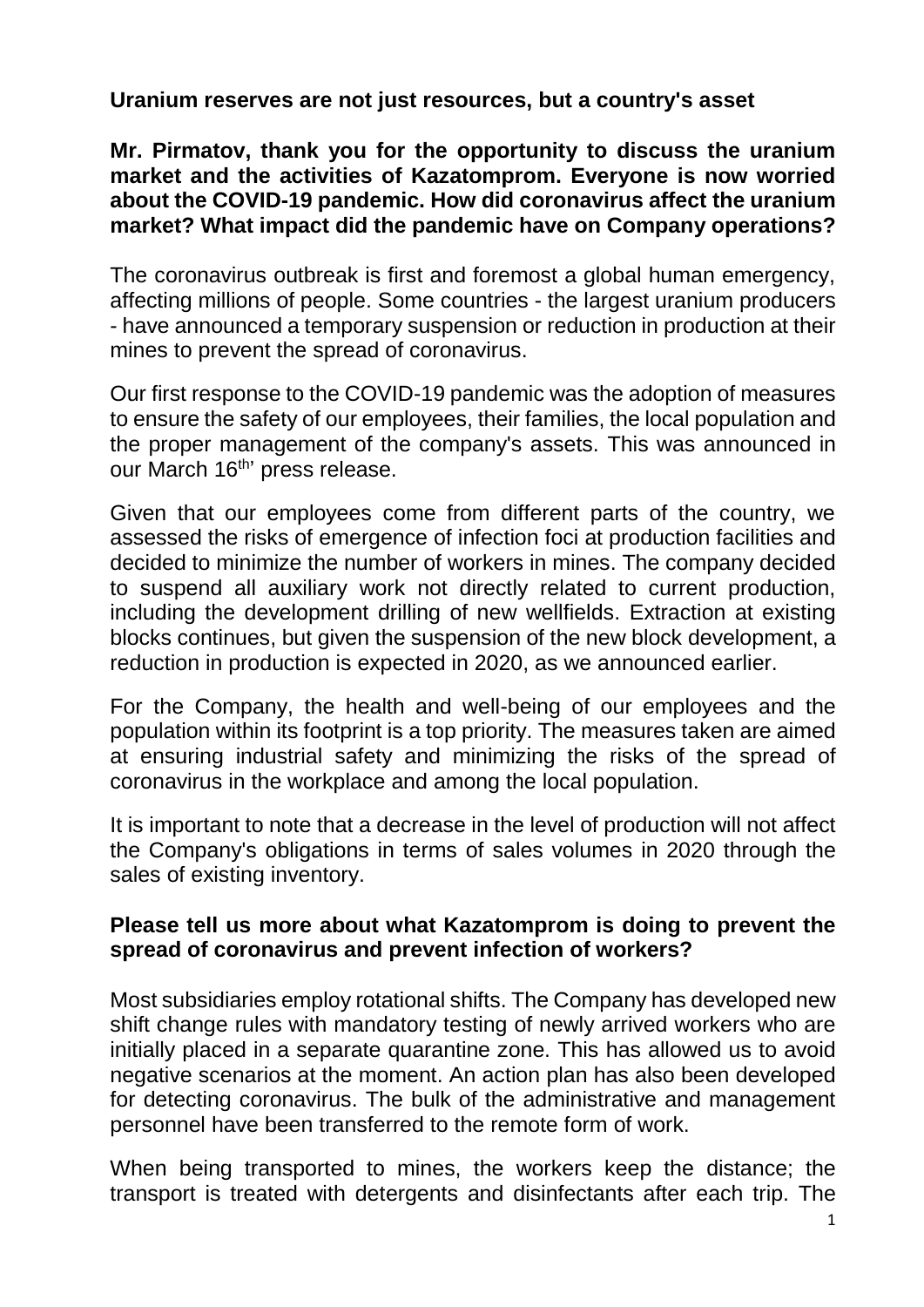necessary amount of protective masks, antiseptic protective agents and medicines was purchased. All rooms are disinfected and health of all employees is monitored on a regular basis.

We closely monitor the development of the situation in the country and in the regions of our presence, and we will consider the resumption of all auxiliary work only when it is possible to carefully observe all safety measures.

#### **For uninitiated readers, please tell us what the global uranium market is and what is the role of Kazakhstan and, in particular, Kazatomprom on it?**

Kazakhstan has been the largest global producer of natural uranium since 2009. It should be kept in mind that our country was not even included in the top 10 uranium miners in 1997, when Kazatomprom was founded. It should be noted that the bulk of the Company's mining enterprises are joint ventures with the world's leading players in the uranium market.

Uranium is used to produce fuel for nuclear power plants (NPPs), which currently produces about 10% of global electricity. Unlike other fuels, such as coal, oil and natural gas, nuclear energy does not emit greenhouse gases or other harmful emissions into the atmosphere, while being an extremely efficient and stable source of energy.

The volume of demand in the global uranium market is determined by the consumption of existing utilities and the need to create reserves to ensure the smooth operation of the stations.

Between 2001 and 2011, there was an increase in uranium production in the world due to the so-called "nuclear renaissance", which was driven by positive sentiment about the revival of nuclear energy caused by rising fossil fuel prices and global public concern about greenhouse gas emissions. However, the 2011 accident at the Fukushima nuclear power plant, when the strongest earthquake in Japanese history and the ensuing tsunami led to the destruction of reactors, became the starting point for a radical review of the medium-term prospects for the development of the uranium market. As a result, all 54 reactors were stopped in Japan, which accounted for 12% of the global market needs. Germany announced the decommissioning of the entire fleet of its nuclear reactors by 2022, some nuclear plants in the United States are gradually closing down, and in countries with the most developed nuclear energy, including France, Belgium and Korea, anti-nuclear rhetoric began to sound even at the government level. These events led to a significant drop in consumption and an increase in global uranium inventories.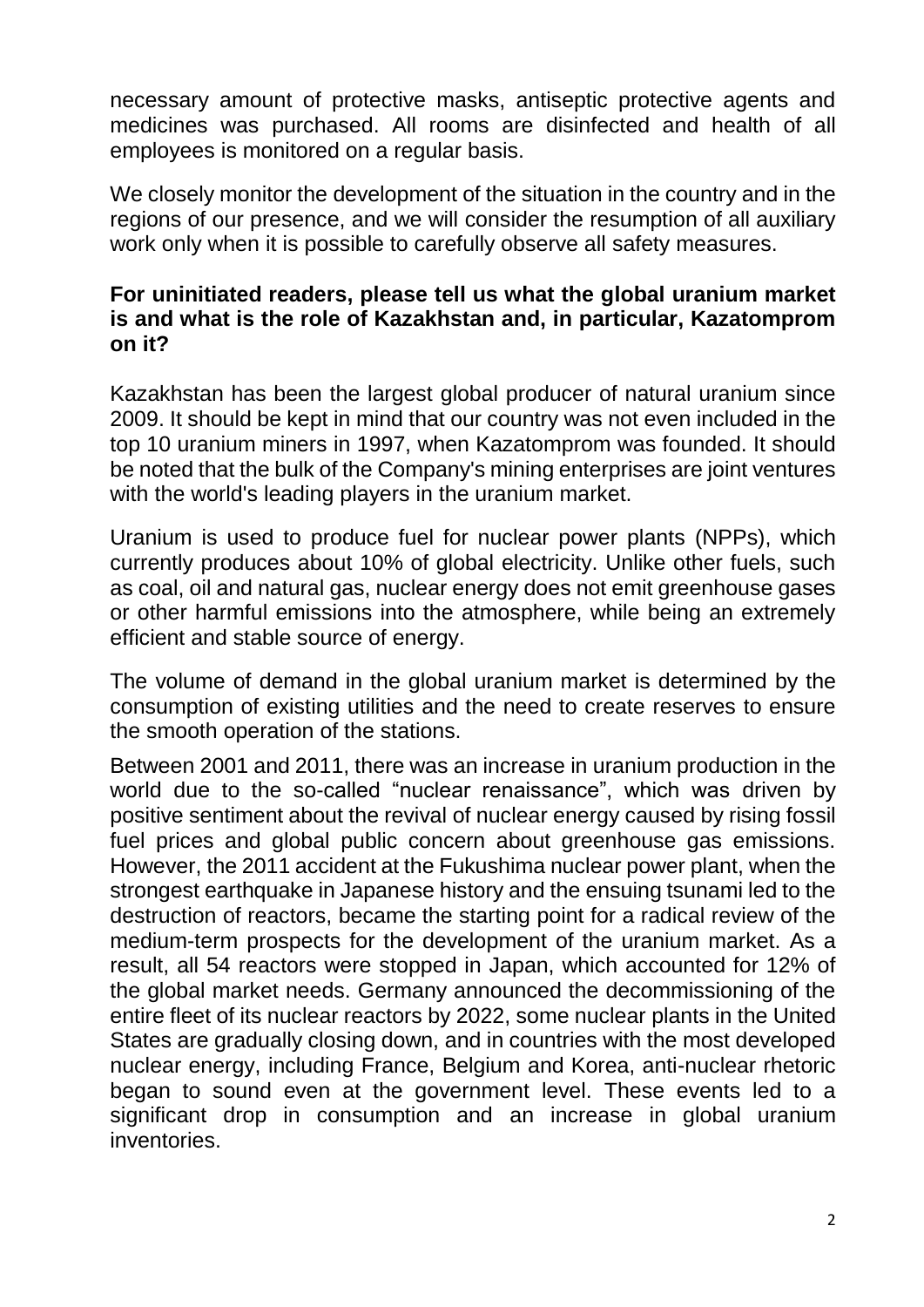Kazakhstan, in turn, continued to ramp up production and in 2016 the volume of output reached its peak at 24.6 thousand tons of uranium.

While consumption fell significantly, supply continued to grow, and in 2015- 2017, about 25% of Kazatomprom's uranium products were unsold in the oversaturated market. Major uranium producers in the world have also responded slowly to falling demand. This exerted intense downward pressure on prices. Thus, in 2016, when uranium production in Kazakhstan reached a maximum, the spot price of uranium fell to \$18 US per pound, compared with the peak price of \$138 in 2007. At the same time, Kazatomprom's inventory of finished products in warehouses increased three times, from 3 thousand tons at the end of 2015 to 9 thousand tons at the end of 2017. Thus, the Company performance was influenced by both a decrease in prices, and a reduction in sales.

### **Indeed, the Сompany faced serious challenges. What actions did Kazatomprom take to improve the situation?**

At the end of 2017, a new Company's development strategy for 10 years was developed, the main message of which was to focus on the sustainable development of the core business and creating long-term value for all stakeholders of the Company. Significant work has been done to increase the Company's profitability.

Kazatomprom decided to focus on its core business. In 2018, Kazatomprom increased its participation share in the Kazakhstan-Canadian joint venture Inkai from 40% to 60%, completed multi-year work on resolving the issues regarding ownership interests in the companies of Baiken-U LLP, Kyzylkum LLP and JV Khorasan-U LLP and regained control over the enterprises. Thus, Kazatomprom increased its share of contracted reserves in Kazakhstan from 50% to 65%, which as of January 1, 2020 amounted to a total of 732 thousand tons of uranium (100% basis).

Due to restructuring of assets, the Company significantly reduced the number of subsidiaries - from 82 to 40 – through the reduction of non-core assets.

All of these asset consolidation measures were necessary for successful privatization through an initial public offering (IPO).

We decided to radically change the approach to conducting our core business and switch to a market-oriented approach instead of focusing on increasing production volumes. We strengthened our marketing and sales team and began to make decisions based on in-depth market analysis. The company stopped selling uranium to traders and intermediaries and concentrated on the end users: utilities - NPP operators.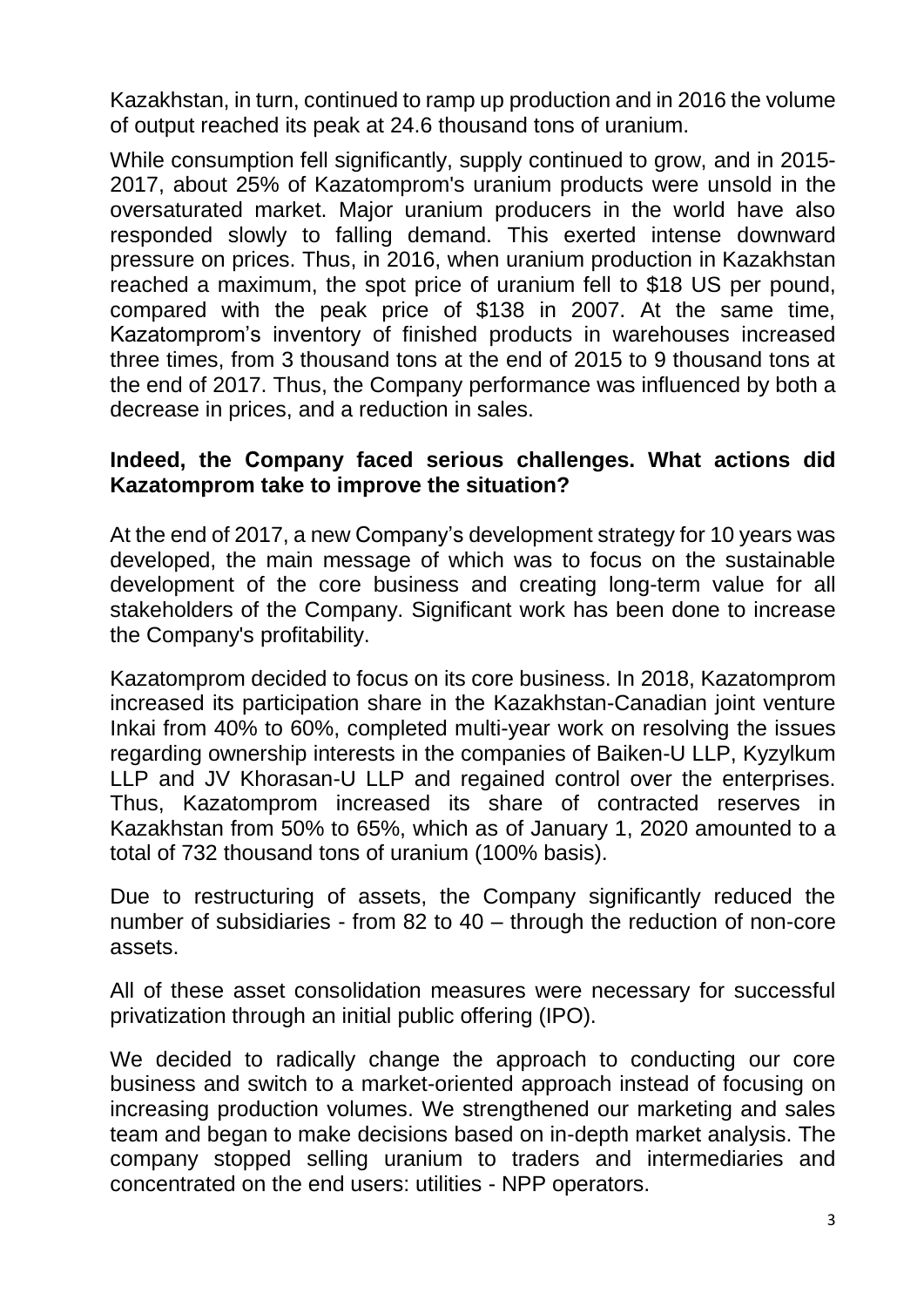In early 2017, Kazatomprom announced a decision to reduce uranium production for the first time in its history. This was necessary to balance the supply and demand in the market. As a market leader, we took on great responsibility and at the end of 2017, decided to reduce future production plans by 20% from the level indicated in the 2018-2021 subsoil use contracts.

We have changed our philosophy and stopped thinking about uranium reserves as resources and treat them as assets of the country for the present and future generations. Therefore, we are not in a hurry to ramp up production until the time comes and the market requires additional supplies.

At the same time, after strengthening the marketing and sales and optimizing production based on the market needs, in 2018, Kazatomprom became not only the largest producer of uranium, but also the largest seller of uranium in the world. In 2018, a record volume of natural uranium was sold by the Company. The sales volume was increased by 60% compared to 2014- 2017. While in 2015-2017, the Company's share of sales in the world market did not exceed 14%, in 2018 and 2019 Kazatomprom's share amounted to 23% of the total market demand, and in 2020 the sales volume of the Company is expected to be similar to the level of 2019. And even at that level, uranium was not sold to traders, as before.

### **Then, a reasonable question arises, how did Kazatomprom increase its sales while reducing production?**

It's quite simple. Firstly, although we have reduced production by 20% against the subsoil use contracts, the level of production has remained roughly similar to the level of 2017 – it was not a year-over-year decrease. The reduction in planned volumes allowed us not to increase production in the future, which is a good thing consideringthe continued market oversaturation. And even after the reduction, we are still the largest producer of natural uranium in the world, and our market share has grown.

Secondly, the company reduced the inventory of finished products that accumulated during the period of overproduction, thereby improving its capital structure.

Our Strategy and related marketing activities are yielding dividends in terms of diversifying our customer base and expanding our sales geography. In 2019 alone, we added six new companies and two countries to our sales portfolio. If we summarize the total number of reactors operated globally by our customers, we supply fuel for about 300 of the world's 441 nuclear reactors.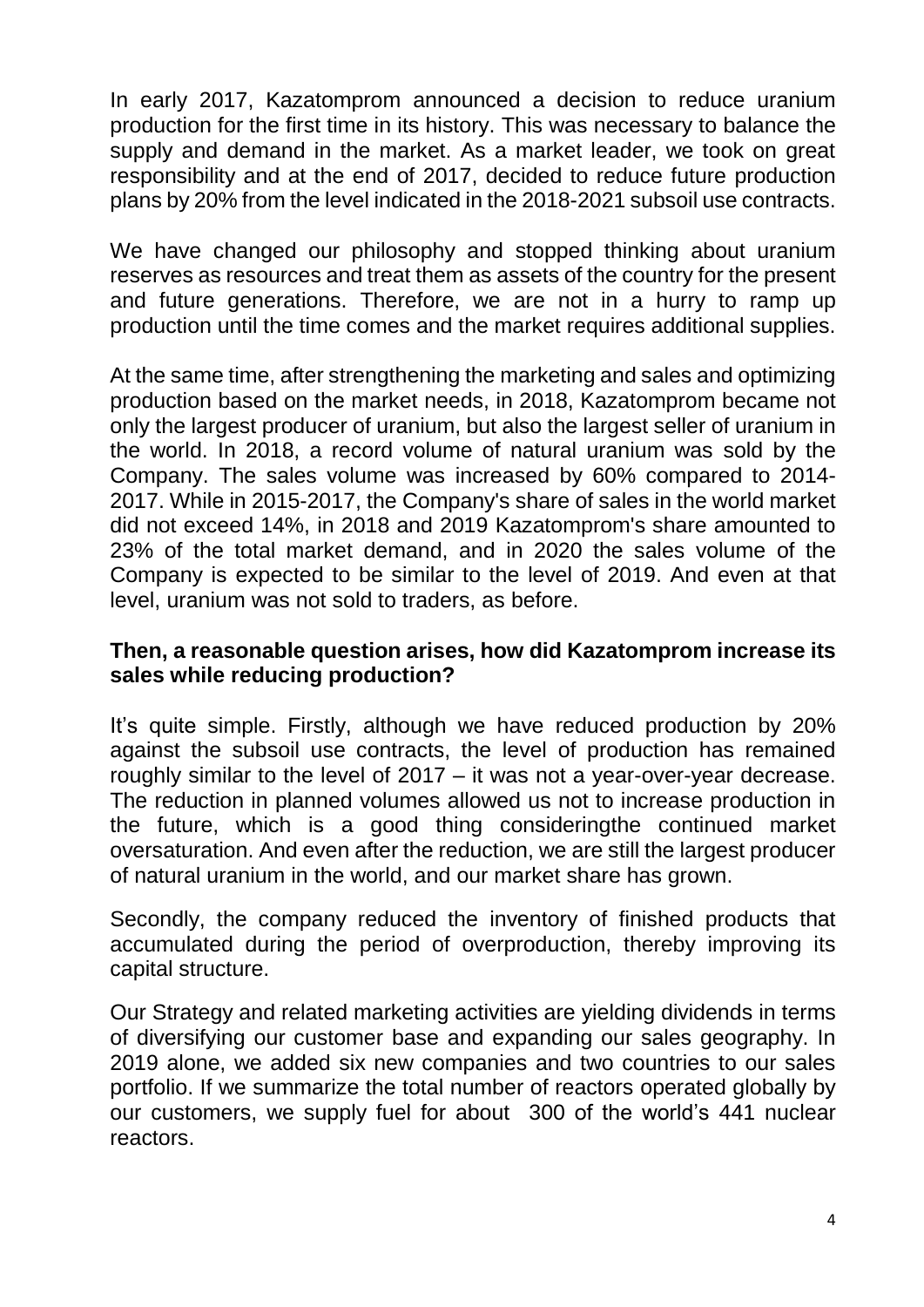This year we have already opened a new market - Argentina, having concluded a commercial agreement on the supply of natural uranium with Dioxitek. Over the past few years, one can note new markets for Kazatomprom such as Brazil, Spain, and Sweden.

In addition to increasing our presence in the international markets of natural uranium, the Company switched to the sale of products of a higher level of processing - uranium hexafluoride and low enriched uranium.

The long-term vision of our strategy is to become the partner of choice for the global nuclear industry.

# **And how did it affect the Company's profits?**

Since the large-scale reforms in the Company, net profit has been growing steadily. While in 2017 the adjusted net profit (excluding the effects of onetime non-operational transactions) was KZT 31 billion, in 2019 it amounted to KZT 142 billion. In addition, the size of tax deductions of Kazatomprom is growing annually. Thus, while in 2017 they amounted to KZT 72 billion, in 2018 it was already KZT 99 billion, and in 2019 – KZT 127 billion.

## **You've mentioned an IPO. Can you tell us a little more about the IPO of Kazatomprom?**

The Company's strategy and the results of operations allowed us to fulfill the task of holding an Initial public offering, or an IPO. In November 2018, Kazatomprom placed 15% of its shares and global depositary receipts on the London Stock Exchange (LSE) and the Astana International Exchange (AIX).

The IPO of Kazatomprom was highly rated as the first IPO among Samruk-Kazyna JSC portfolio companies on international capital markets and the largest IPO of the companies from the CIS countries in 2018 on the London Stock Exchange.

Overall, Samruk-Kazyna JSC received about US\$ 790 million from the sale of 25% of Kazatomprom shares, which were sent to the National Fund of the country.

Moreover, over the past three years, Kazatomprom paid dividends to all shareholders totaling KZT 340 billion. It should be noted that at the same time, the Company continues reducing the level of debt. Thus, in 2018 the debt of the Company amounted to US\$ 580 million, in 2019 it fell to US\$ 421 million, and it is still planned to further reduce the debt of the Company.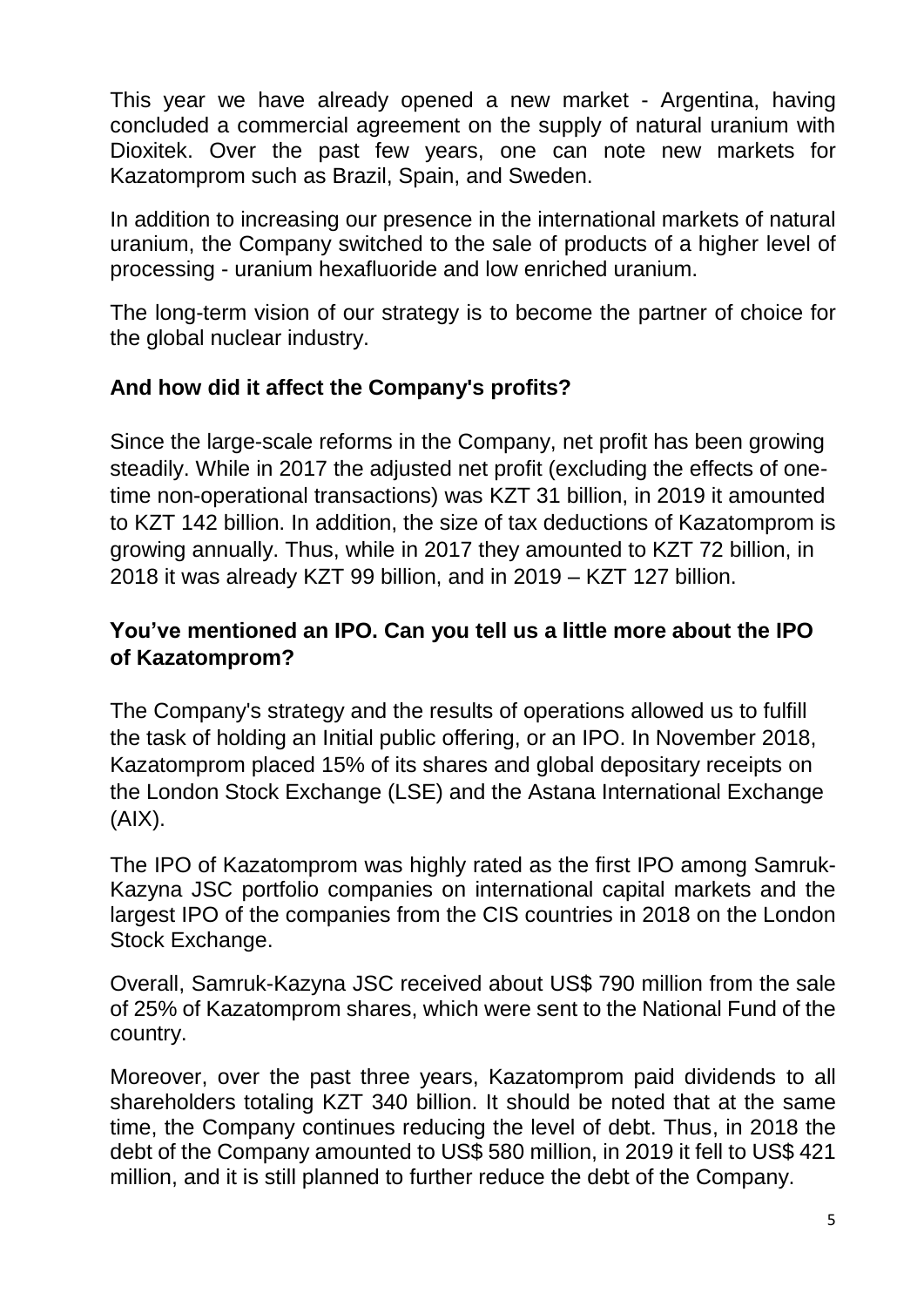### **In 2018-2019, the possibility of US sanctions on uranium entering the American market from countries such as Russia, Kazakhstan and Uzbekistan was discussed. How actively was Kazatomprom involved in these discussions and how did it end?**

The global nuclear industry is subject to serious geopolitical interests, and natural uranium, being a strategic material, is at risk of possible restrictions on access to markets and "trade wars". Kazakhstan, being the largest producer of uranium, must proactively take measures to minimize these risks and provide access to global markets.

On July 18, 2018, the U.S. Department of Commerce decided to launch an investigation under section 232 of the Trade Expansion Act of 1962 on the basis of a petition filed on January 16, 2018 by two US companies with uranium interests, which was the first public discussion at the state level on trade restrictions on uranium supplies from Kazakhstan after lifting trade restrictions in July 1999.

As a result of the major efforts by Kazatomprom and government bodies of the Republic of Kazakhstan, it was possible to protect the interests of Kazakhstan and prevent the introduction of restrictions on the import of uranium from the Republic of Kazakhstan to the United States.

### **What steps does Kazatomprom take on the environmental impact of its activities?**

Kazatomprom completely changed its approach to its activities, applying the best international practices of ESG and transparency as a public company, which is especially important in nuclear energy, where consumers pay special attention to ESG issues when choosing suppliers and partners. Moreover, all decisions of the Company are aimed primarily at the effective management of strategic assets in order to achieve long-term benefits for our country.

Kazatomprom actually demonstrates a commitment to continuously reduce the environmental impact of its activities. Thus, financing will be provided for the environmental projects on the analysis and removal of buildings and structures that have become unusable during the work of UMP JSC since the times of the Soviet Union and requiring special treatment.

**In December 2019, the final delivery of low enriched uranium to the IAEA LEU Bank, built on the basis of Ulba Metallurgical Plant in the city of Ust-Kamenogorsk, was carried out. What is the role of Kazatomprom**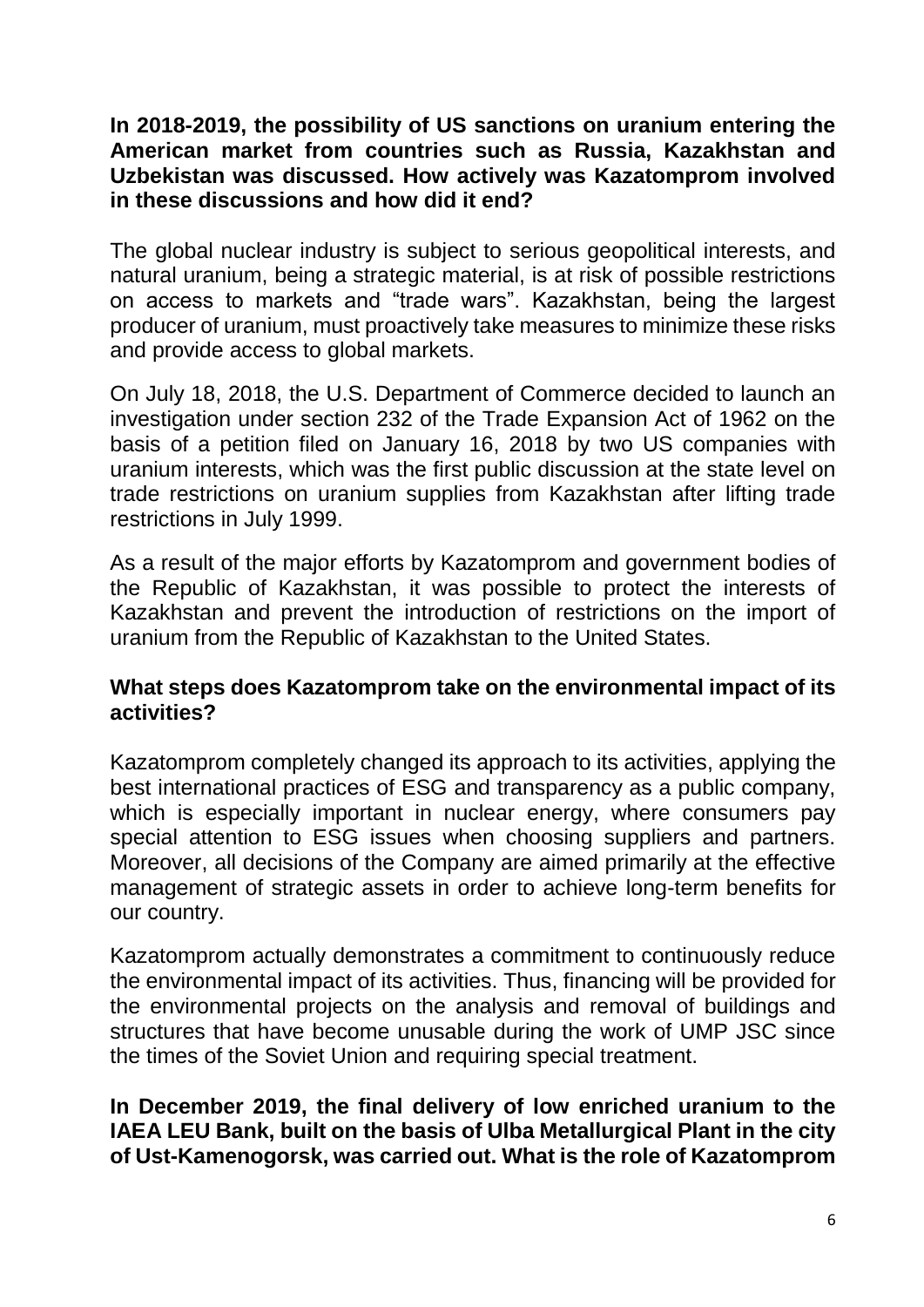### **in this project? What benefits does the IAEA Bank have for the Republic of Kazakhstan and the Company?**

The low enriched uranium bank was built in accordance with the agreement between the Government of the Republic of Kazakhstan and the IAEA of 2015. The First President of Kazakhstan N. Nazarbayev and the IAEA Director General Yu. Amano attended the opening of the LEU Bank in 2017. The creation of the LEU Bank demonstrates the recognition by the international community of the initiatives of First President of Kazakhstan on nuclear non-proliferation and confidence in our country.

It should be noted that low-enriched uranium stored in the Bank is a product of a higher level processing than uranium oxide, which is mined in the southern regions of our country. UMP has more than 45 years of history and experience in storing radioactive materials of various processes, including low enriched uranium. The best standards for ensuring physical security are implemented at the LEU Bank, which was confirmed by the IAEA inspection. When accepting the material, UMP specialists carried out all the necessary measurements in accordance with international and Kazakhstan standards. The radiation background was also monitored, which did not change at the border of the LEU Bank and remained at the level of the natural background after loading the material. IAEA experts monitored the entire course of the material placement process.

The process of selecting suppliers for the LEU Bank was held exclusively on a commercial basis, an open tender was held among all international suppliers. Kazatomprom presented one of the most advantageous offers and won the right to make about half of the deliveries to the LEU Bank. Kazatomprom's delivery was successfully completed in December 2019.

### **At the end of our interview, could you please share the Company's plans on development of activities along the entire chain of the nuclear fuel cycle?**

As you know, the extracted natural uranium cannot be directly used as fuel for electricity production. It must first go through several stages of processing to turn it from ore to nuclear fuel bundles. The combination of these steps is called the nuclear fuel cycle.

As part of the work to further develop its technical capabilities in the nuclear fuel cycle, in early 2020, Kazatomprom received access to unique uranium refining and uranium conversion technologies from the Canadian company Cameco, which will allow our Company to begin the implementation of a project to first build a 6,000 tons/year refining plant on the territory of UMP